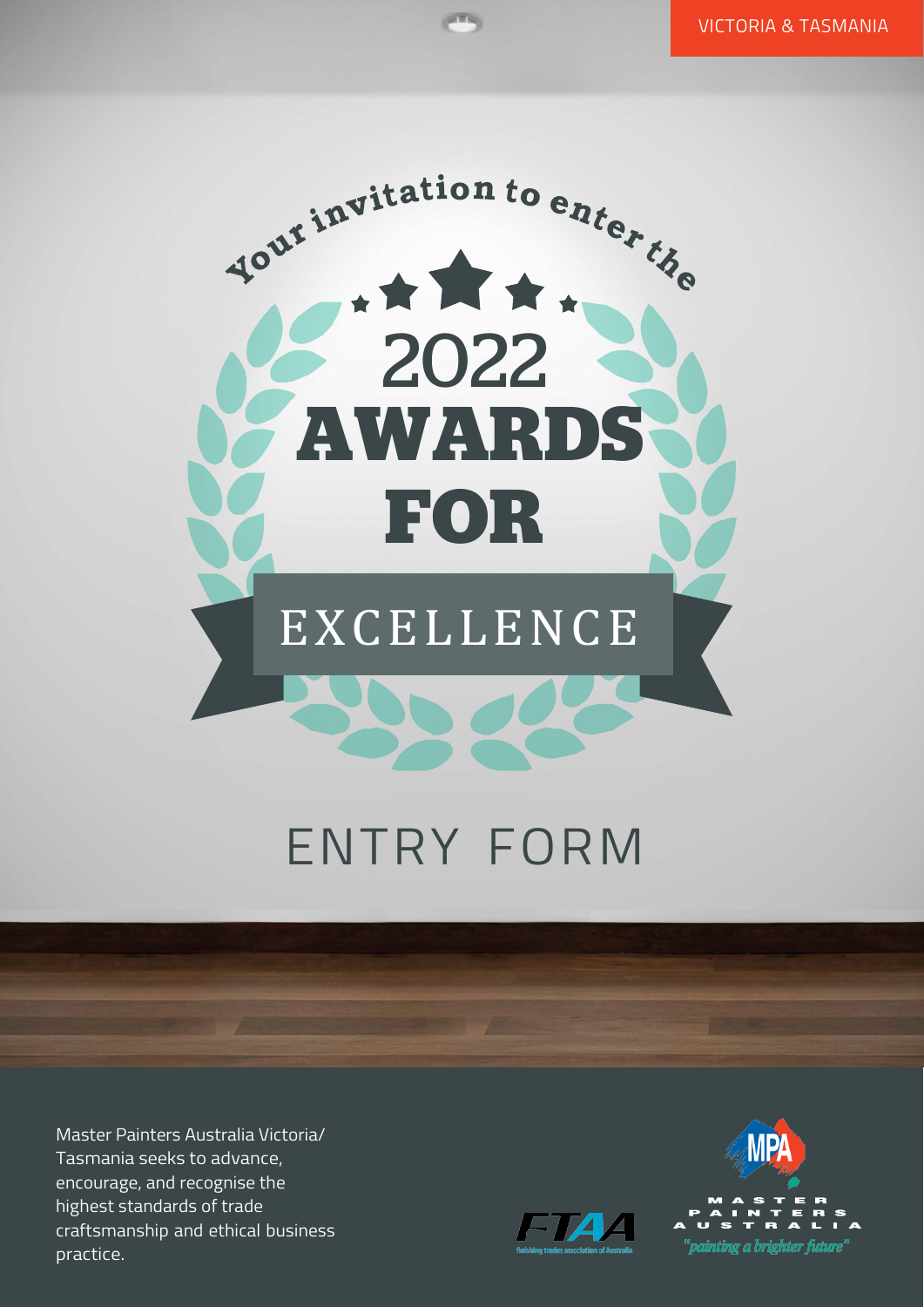# **Awards for Excellence**

The Awards for Excellence is the most prestigious event in the Painting and Decorating Industry. It is an opportunity for Painters and Decorators and Finishing Trades of Australia members to showcase their projects from the smallestdecorative wall to multi-storey projects.

#### **Entry Fees**

The fee for each project entered is \$200.00, with a maximum of 5 projects per contractor.

Note: Entry fees are inclusive of GST but do not include tickets to the Awards for Excellence GalaDinner.

#### **Conditions of Entry**

All entries in the Master Painters Victoria Tasmania Awards for Excellence are subject to the conditions of entry which can be found online at [www.mpav.com.au.](http://www.mpav.com.au/) The conditions of entry are strictly enforced. By signing this form, you are confirming that you have read and agree to the conditions of entry.

#### **Photography**

It is a requirement that photographs of your project be submitted with your entry. The number of photos that you submit is at your discretion, but a minimumof 5 photos and a maximumof 15will need to be submitted. Should your entry become a finalist we will use the photographs in the awards audio visual show and to promote the awards. Photographs must be high resolution with good lighting to see the project work clearly. Please ensure that your entry has before, during and after photographs of your project. Photographs need to be provided in .jpeg or .png format. No embedded images in documents will be accepted. All photographs should be emailed to [admin@mpav.com.au](mailto:admin@mpav.com.au) with the project title in the subject heading or sent on a CD or USB stick to: Master Painters Association, 56 58 Gaine Road, Dandenong Vic 3175.

## **Entry Checklist**

Before submitting your entry form, please ensure that you have completed it correctly, in full and have attached the required information:



Completed and signed entry form

Billing information/cheque enclosed (payment must be received with entry)



Detailed description of project. Photographs of the project (good quality)

Signed authorisation from MPA Member and owner if required

#### **Award Categories**

NEW PROJECT

| Domestic<br>Domestic<br>Commercial / Multi Unit                                                      | Under \$30,000<br>Over \$30,000<br>Open Category                     |
|------------------------------------------------------------------------------------------------------|----------------------------------------------------------------------|
| <b>REPAINT</b>                                                                                       |                                                                      |
| Domestic<br>Domestic<br>Commercial / Multi Unit<br>Commercial / Multi Unit                           | Under \$30,000<br>Over \$30,000<br>Under \$100,000<br>Over \$100,000 |
| <b>HERITAGE RESTORATION</b>                                                                          |                                                                      |
| Domestic / Commercial                                                                                | Open Category                                                        |
| <b>DECORATIVE FINISHES</b>                                                                           |                                                                      |
| Domestic / Commercial                                                                                | Open Category                                                        |
| <b>INDUSTRIAL COATINGS</b>                                                                           |                                                                      |
| Commercial                                                                                           | Open Category                                                        |
| <b>SPECIAL AWARDS</b>                                                                                |                                                                      |
| <b>Finishing Trades</b><br>Innovation and Design<br>Apprentice of the Year<br>Apprentice of the Year | Open Category<br>Open Category<br>3rd Year<br>4th Year               |

#### **Judging**

Entries are judged by a panel ofindependentjudgeswho score projects against a set criteria based on the submitted material and an on-site inspection.

The Apprentice of the Year Awards are judged solely on the written submission provided along with references from employersand trainingorganisations.

Full details of the judging criteria, conditions of entry and entry forms can be found on the Master Painters Association Victoria/Tasmania websit[e www.mpav.com.au](http://www.mpav.com.au/) o[r www.mpat.com.au.](http://www.mpat.com.au/)

## **Key Dates**

| Projects completed between        | 3rd July 2021 - 28 <sup>th</sup> February 2023 |
|-----------------------------------|------------------------------------------------|
| Entries and nominations close     | 28 <sup>th</sup> February 2023                 |
| Awards for Excellence Gala Dinner | May 2023                                       |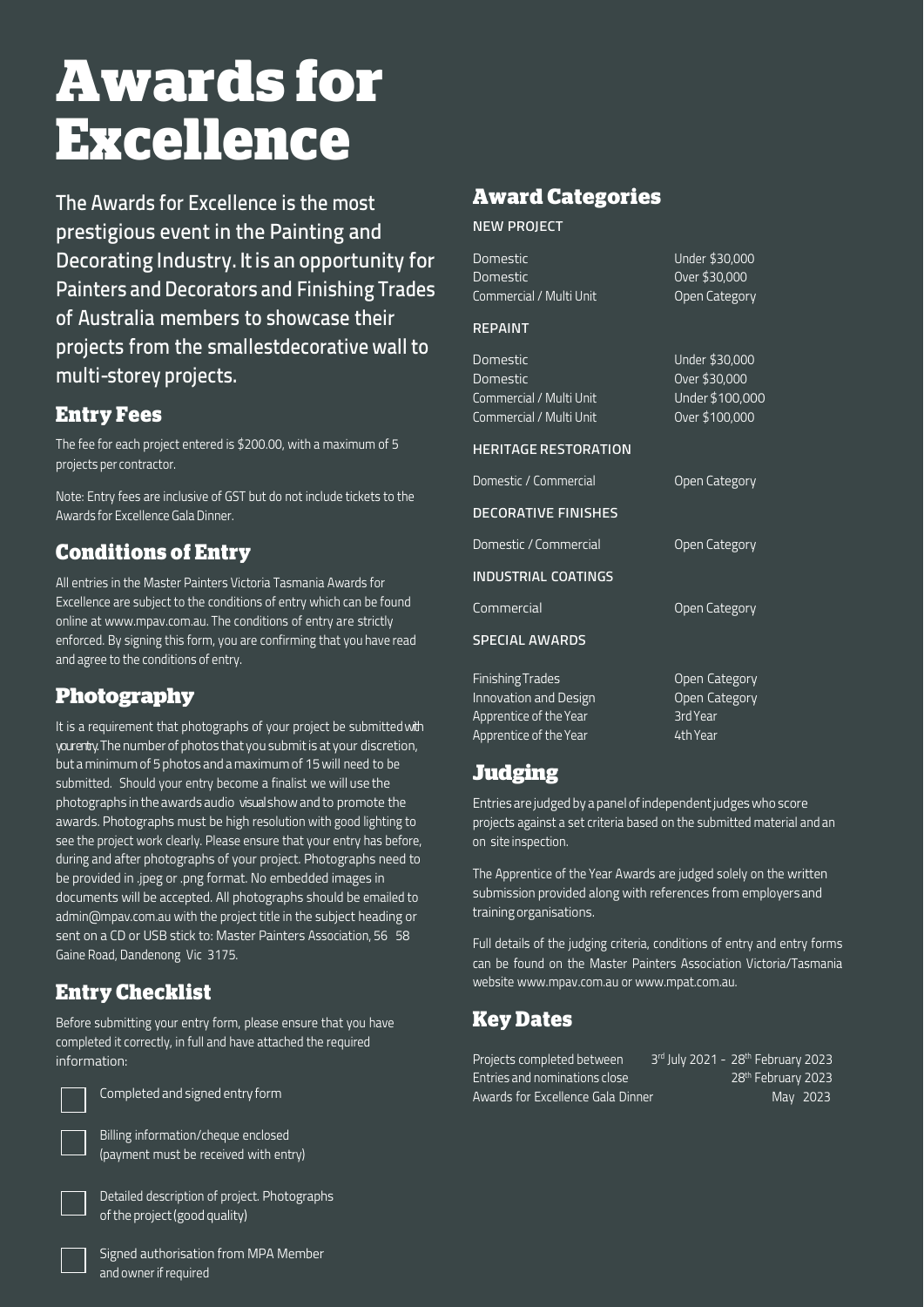



### **Member Details**

| Company:<br>the contract of the contract of the contract of the contract of the contract of the contract of                                                                                                                         |                                                                                                                                                                                                                                |                                |
|-------------------------------------------------------------------------------------------------------------------------------------------------------------------------------------------------------------------------------------|--------------------------------------------------------------------------------------------------------------------------------------------------------------------------------------------------------------------------------|--------------------------------|
| Trading Name: <u>experience</u> and the contract of the contract of the contract of the contract of the contract of the contract of the contract of the contract of the contract of the contract of the contract of the contract of |                                                                                                                                                                                                                                |                                |
|                                                                                                                                                                                                                                     |                                                                                                                                                                                                                                |                                |
| Postal Address: et al. 2012 and 2013 and 2013 and 2013 and 2013 and 2013 and 2013 and 2013 and 2013 and 2013 and 2013 and 2013 and 2013 and 2013 and 2013 and 2013 and 2013 and 2013 and 2013 and 2013 and 2013 and 2013 and 2      |                                                                                                                                                                                                                                | Postcode:_____________________ |
|                                                                                                                                                                                                                                     | Mobile: Now we have a state of the state of the state of the state of the state of the state of the state of the state of the state of the state of the state of the state of the state of the state of the state of the state |                                |
| Email: Note and the Communication of the Communication of the Communication of the Communication of the Communication of the Communication of the Communication of the Communication of the Communication of the Communication      |                                                                                                                                                                                                                                |                                |
| <b>Project Details</b>                                                                                                                                                                                                              |                                                                                                                                                                                                                                |                                |
| Owners Name: 1988 Committee Committee Committee Committee Committee Committee Committee Committee Committee Committee Committee Committee Committee Committee Committee Committee Committee Committee Committee Committee Comm      |                                                                                                                                                                                                                                |                                |
| Address: and the contract of the contract of the contract of the contract of the contract of the contract of the contract of the contract of the contract of the contract of the contract of the contract of the contract of t      |                                                                                                                                                                                                                                | Postcode: ___________________  |
| Phone: Nobile: Nobile: Nobile: Nobile: Nobile: Nobile: Nobile: Nobile: Nobile: Nobile: Nobile: Nobile: Nobile: Nobile: Nobile: Nobile: Nobile: Nobile: Nobile: Nobile: Nobile: Nobile: Nobile: Nobile: Nobile: Nobile: Nobile:      |                                                                                                                                                                                                                                |                                |
| Email: <u>Alexander Adam and Alexander Adam and Alexander Adam and Alexander Adam and Alexander Adam and Alexander</u>                                                                                                              |                                                                                                                                                                                                                                |                                |
|                                                                                                                                                                                                                                     |                                                                                                                                                                                                                                |                                |
|                                                                                                                                                                                                                                     |                                                                                                                                                                                                                                |                                |
| Project contract value to the nearest thousand: _________________________________                                                                                                                                                   |                                                                                                                                                                                                                                |                                |
| Project completion date:                                                                                                                                                                                                            | and the control of the control of the control of the control of the control of the control of the control of the                                                                                                               |                                |
| Description of the project and products used:                                                                                                                                                                                       | <u> 1980 - Andrea Barbara, poeta esperanto-poeta esperanto-poeta esperanto-poeta esperanto-poeta esperanto-poeta</u>                                                                                                           |                                |
|                                                                                                                                                                                                                                     |                                                                                                                                                                                                                                |                                |
|                                                                                                                                                                                                                                     |                                                                                                                                                                                                                                |                                |
|                                                                                                                                                                                                                                     |                                                                                                                                                                                                                                |                                |
|                                                                                                                                                                                                                                     |                                                                                                                                                                                                                                |                                |
|                                                                                                                                                                                                                                     |                                                                                                                                                                                                                                |                                |
|                                                                                                                                                                                                                                     |                                                                                                                                                                                                                                |                                |
|                                                                                                                                                                                                                                     |                                                                                                                                                                                                                                |                                |
|                                                                                                                                                                                                                                     |                                                                                                                                                                                                                                |                                |